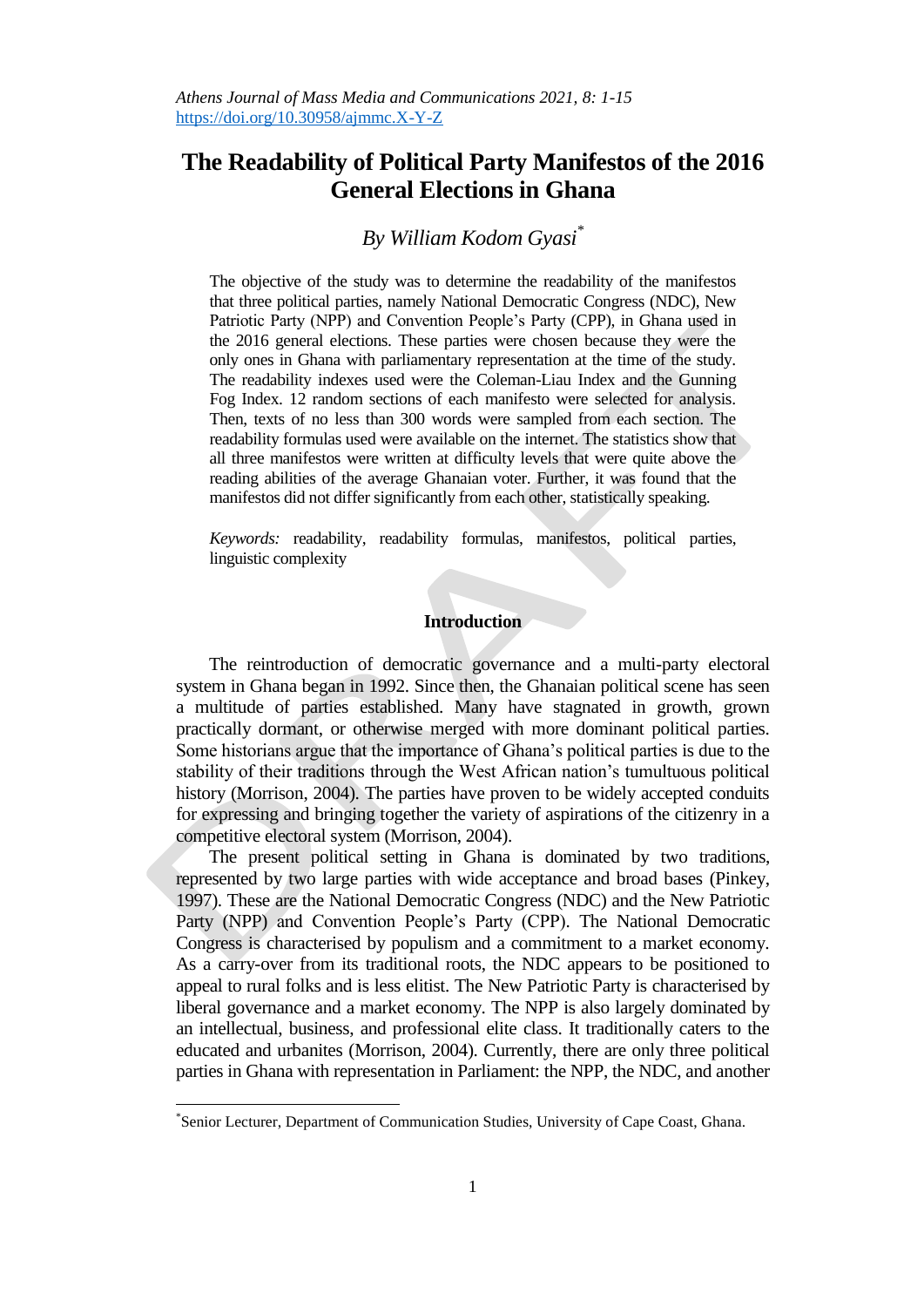long-pedigreed party, the Convention People's Party (CPP). The CPP, like the NDC, has a largely populist leaning.

From 1992 till now, publishing a manifesto in each election is a customary activity that parties are widely expected to undertake. The presentation of manifestos to the electorate is usually an emblematic act that heralds the campaign's most competitive chapter. As such, it guarantees some media attention for the party and its ideas. To build lasting ties with the electorate, political elites have incentive to explain to voters their policy objectives, what they have been doing, and what they have achieved (Lin and Osnabrugge, 2018). Manifestos are popular conduits for transmitting such information to voters. It is likely that the absence of a manifesto presentation might lead to snide remarks in the press and a missed opportunity to motivate the party rank-and-file for the campaign.

It is conceivable that the aforementioned characteristics of Ghana"s political parties would have some influence on their individual writing styles in their manifestos (Decadri and Boussalis, 2019). More specifically, I expect that the traditionally elitist parties would design written communication to suit the abilities of the educated elite among the Ghanaian voting public. On the other hand, I envisage that the populist political movements would adapt their written political communication to the abilities of those with limited reading proficiency. If these assumptions hold true, then they should affect the types of audiences that these documents would appeal to. Also, such an approach to political communication would seem to establish or further solidify an elitist-versus-populist hegemony in the Ghanaian political landscape. The purpose of this study was to assess the readability levels of the manifestos that three political parties with representation in Ghana"s parliament used in the 2016 general elections. The first specific aim is to determine the readability levels of the NDC, the NPP, and the CPP manifestos. Second, the study seeks to determine the significant differences in readability among the three manifestos.

### **Research Questions**

The study was guided by the following questions:

- 1. What are the readability levels of the NDC, the NPP, and the CPP manifestos?
- 2. What statistically significant differences in readability are there among the three manifestos?

#### **Literature Review**

#### **The Place of Manifestos in Democracies**

The idea of democracy as a universal commitment is an essential distinguishing feature of twentieth-century thought. Across the globe, it appears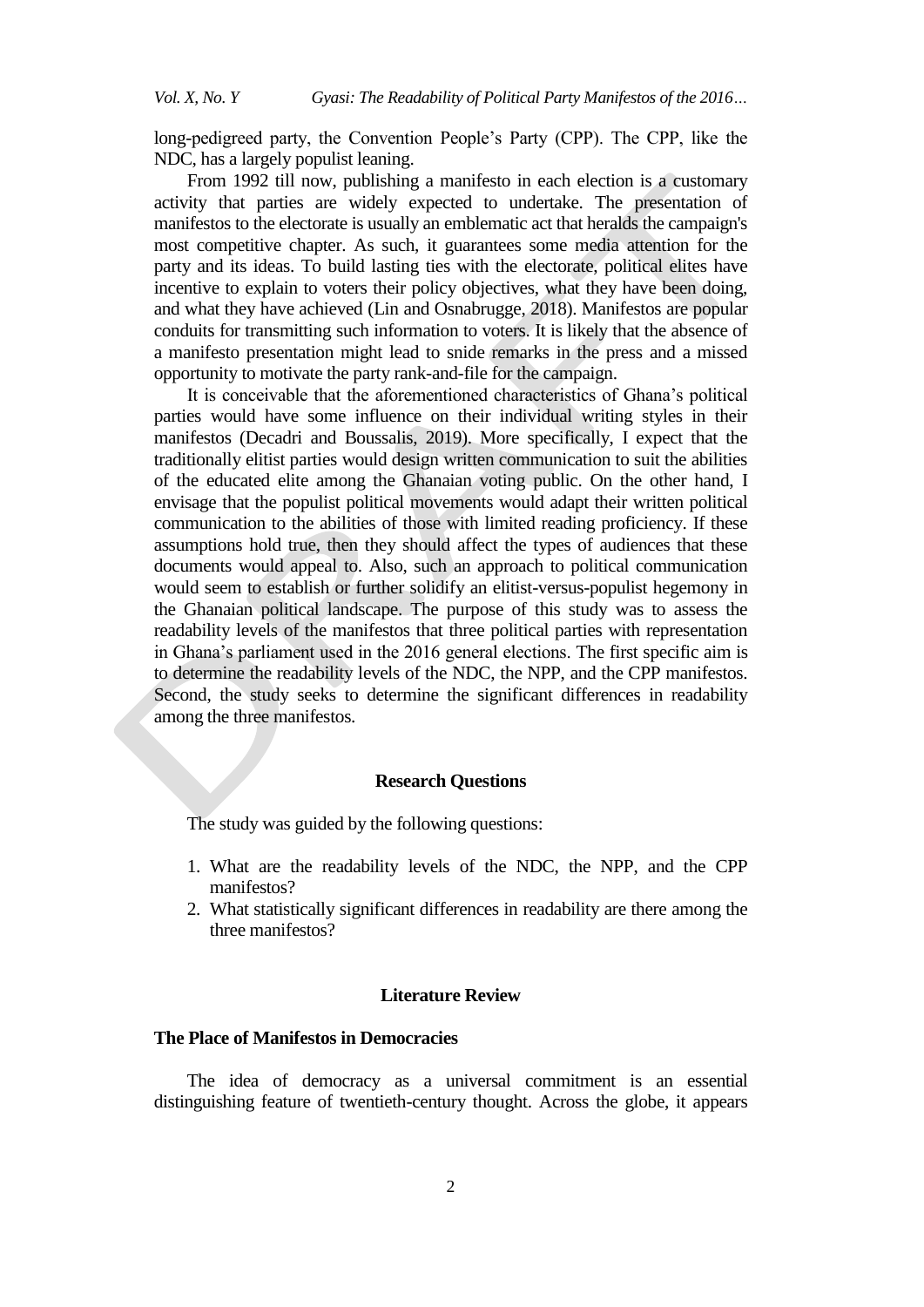that democracy has generally attained normative status as the right way to govern and to be governed. Sen (1999) argued that democracy was not simply defined by majority rule. Sen (1999) asserted that the demands of democracy transcended voting and high regard for electoral outcomes to the protection of freedoms and a guarantee of free discussion, and unrestricted distribution of news and fair comment. The implication of Sen"s assertion is that an electoral process would be fundamentally flawed if it did not allow for different corporate and individual actors presenting their arguments, or for the voting public enjoying unfettered access to information and free consideration of competing ideologies and policy statements. The idealistic concept of democracy is based on the idea that it is from the people that all powers of the government are derived; all persons can and should engage in the democratic process (Creppell, 1989). In the foregoing definition of democracy, there is no room for social, economic, and educational barriers to democratic engagement. However, if democracy goes beyond just the ballot box, then this ideal notion of democracy does not always pertain even in the most advanced democracies. This is because, according to Creppell (1989), many people hold the ability to read and write, or to be functionally literate, to be a clear and crucial requirement for a genuinely empowered democratic public<sup>1</sup>. I tend to agree with such sentiment. This is because, while there are yet many modes for communicating political content, written text continues to be a consistent and widespread medium for the dissemination of political thought. Therefore, it is important to empower the voting public by affording them basic education, at least. However, until such a time as the entire population of a state may achieve what might be described as optimal rate of literacy, there will be the need to adapt written political communication to the generally low levels of literacy among the general population.

Political competition in democracies is usually organised around political party systems. Political parties are the interface between society and politics; parties are the means by which citizens are connected to the state. Parties are therefore central actors on the political stage of any democratic state (Walgrave and Nuytemans, 2009). Political parties serve as the couriers of information between society and political decision makers, linking citizen's aspirations and preferences to public policy (Walgrave and Nuytemans 2009). It would seem obvious then, that if political parties failed in their role as carriers of information the linkage between society and the state could be jeopardized. There are a variety of ways in which political parties may communicate their assessment of the environment within which they exist and what they prescribe to be the best way to improve that environment. Among these ways, electoral manifestos appear to have become the most popular (Dolezal et al., 2012). It appears that party after party without fail produce these documents every election cycle. This is largely due to the fact that party democracy emphasises parties' proposed policy programmes as the bases for their canvassing for support, their rhetorical battles, voters" choices, party alliance building, and government policy (Eder et al., 2017). At the start of an electioneering process, a party composes an outline of policy positions, preferences, and developmental objectives. This proposition is offered to the voting public. If the

 $\overline{a}$ 

<sup>&</sup>lt;sup>1</sup>For a fuller discussion of the history of literacy and suffrage, see Creppell (1989).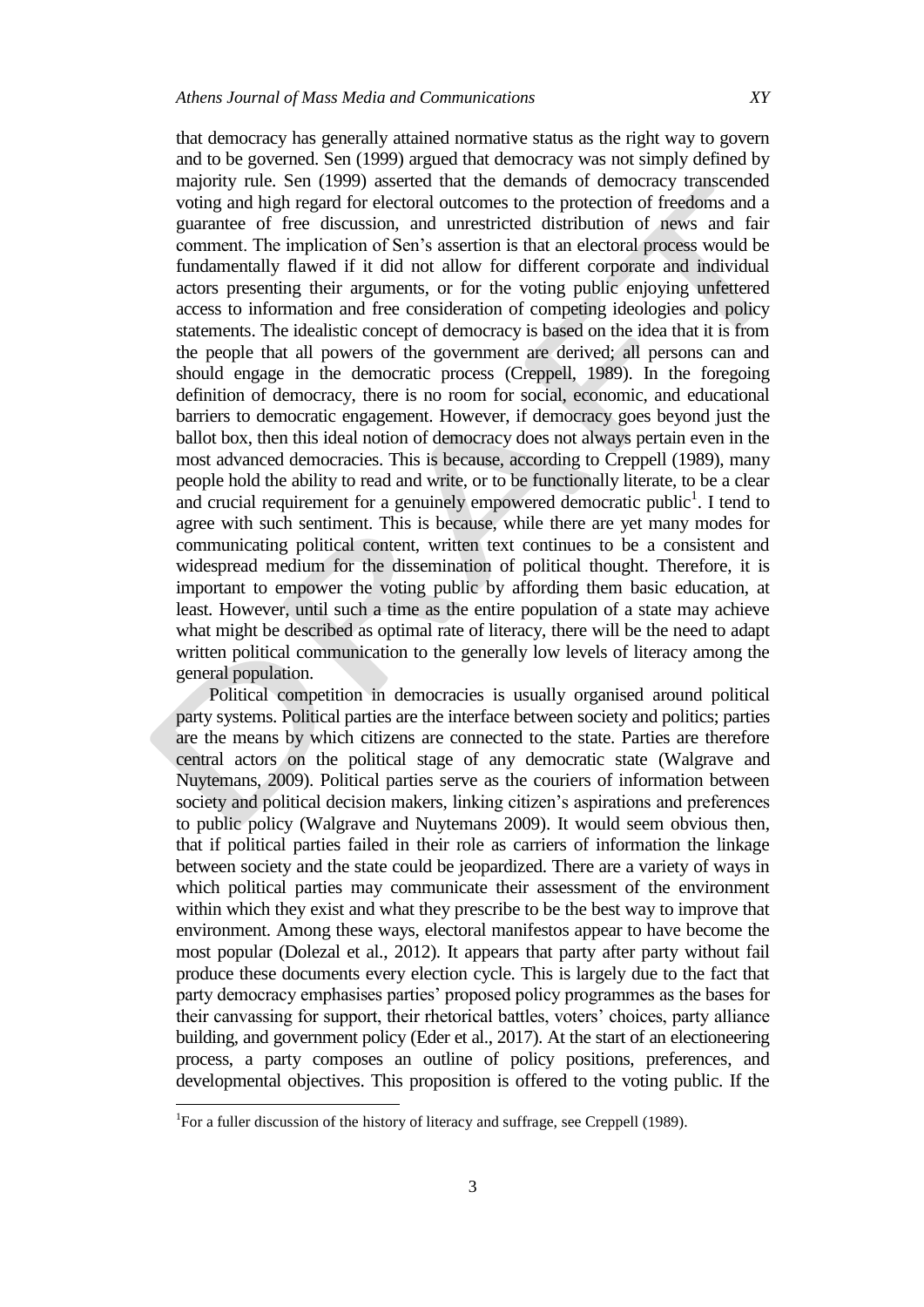offer gains sufficient support, the party may be given the opportunity to take over government, whereupon it will start to execute the promises in the manifesto. In a subsequent election, the promises and objectives in the manifesto become the basis upon which the electorate will evaluate the party"s performance (Walgrave and Nuytemans, 2009). Therefore, parties charge into elections under the banners of their manifestos. Through manifestos political parties communicate their policy positions and priorities (Eder et al., 2017; Walgrave and Nuytemans, 2009).

#### **Why Parties Publish Manifestos**

There is evidence that only few voters actually read party manifestos (Eder et al., 2017). Still, manifestos continue to enjoy popularity as the definitive declarations of what parties stand for. They are the primary instigators of comment in the mass media; they provide the basis for interrogating party candidates; and, they drive conversations regarding the election. According to Eder et al. (2017), there are, at least, three reasons why parties are committed to writing and publishing manifestos.

#### *Compendium of Valid Party Positions*

A manifesto provides a thorough summary of a party"s political stance on a broad range of issues. Such a summary is useful to sophisticated voters who may, on the basis of such a document, deduce for themselves which political parties offer policies that come closest to their aspirations. It is also a useful document for the mass media, who can use the document as basis for their reporting. On the party front, manifestos provide grassroots activists and organisers with a reference frame for disseminating and discussing party policy propositions among the electorate.

### *Streamlining a Political Campaign*

Political parties are not restricted to the use of manifestos to express their policy positions. In some lands, parties may also publish documents that define their fundamental values and identities. They may also publish documents that declare their respective parties' positions on specific issues. The former type of document may be described as party programmes; the latter types can be described as action programmes (Dolezal et al., 2012). These types of documents differ from manifestos in how specific they are on issues, in how comprehensive they are, and in their longevity. Manifestos are generally shorter-lived and more comprehensive compared to party programmes. However, action programmes are generally more specific and focused than are manifestos (Dolezal et al., 2012). All these other documents are important. Yet, the manifesto hold supremacy over all these other publications, at least, in the context of an election. This is because the manifesto, according to (Klingemann et al., 2006, p. 16), is "unique in being the only authoritative party policy statement approved by an official convention or congress". The manifesto is essentially the party's contract with voters (Ray,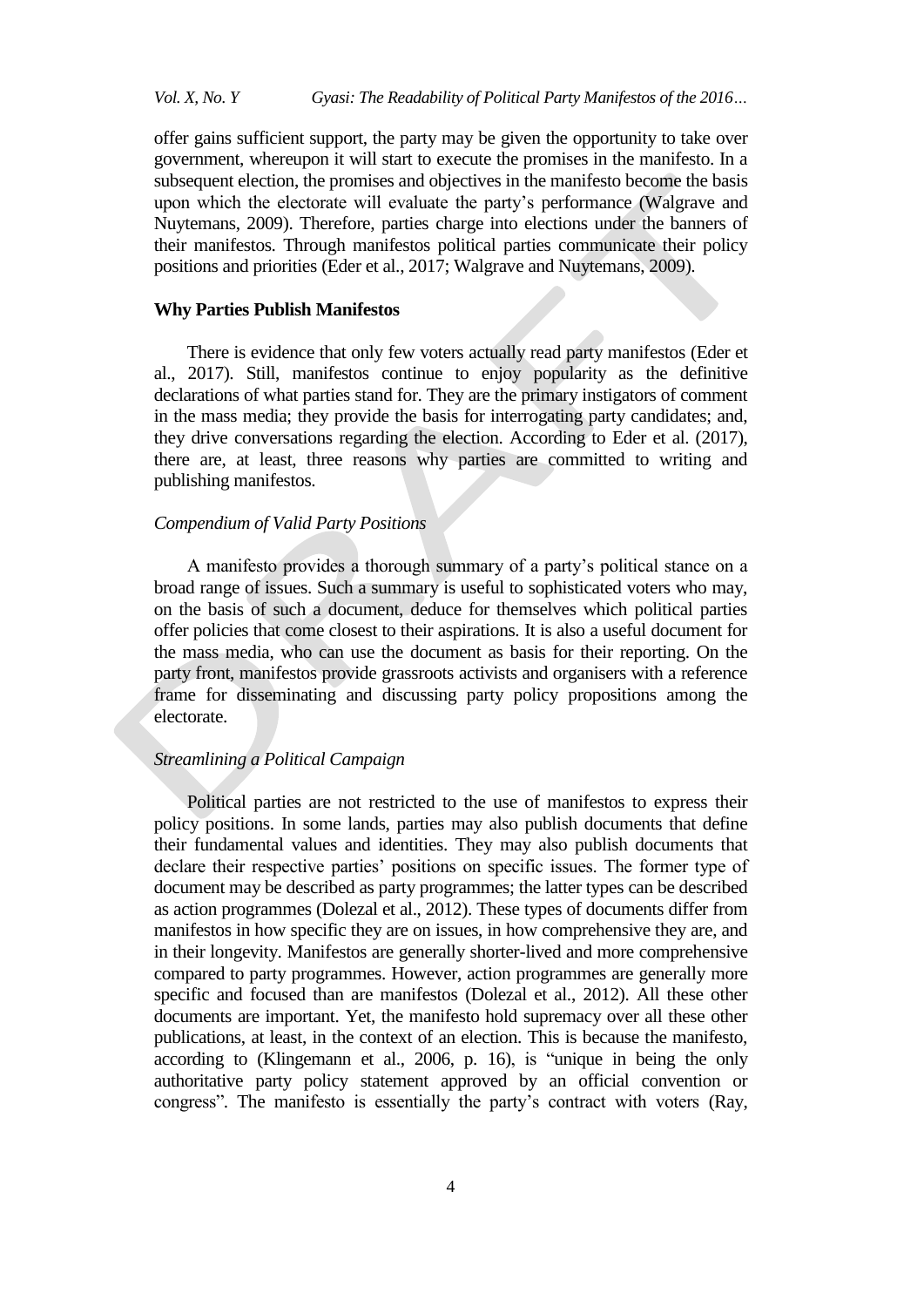2007). Equally importantly, the manifesto is the one organizing document that allows divergent interests and opinions within a party to present a united front to the voting public. The manifesto therefore provides the constraints to which all the different actors in the party must conform in order to present a coherent and reliable front (De Winter and Baudewyns, 2015; Eder et al., 2015; Selb and Lutz, 2015).

## *Campaign Material*

During elections, a party gives away all manner of textual materials and other memorabilia that are designed to establish the presence and promises of the party in the minds of voters. Printed Copies of the manifesto, or a condensed version of it, often known as the "manifesto highlights" would make a handy give-away that allows the propagation of the party"s campaign message.

### **Linguistic Complexity of Political Communication**

There are published works in European politics that seem to link language complexity to political party ideology. Specifically, it appears that there is a link between populist ideologies and simple language. Decadri and Boussalis (2019) briefly mentioned works that have reported on populist political parties and candidates who have been noted for simple communication styles in recent years (see Albertazzi and McDonnell, 2007; Bordignon and Ceccarini, 2013). Taking a cue from Decadri and Boussalis (2019), I reviewed a handful recent works on the complexity of political communication. An example is Bischof and Senninger"s (2018) research in which they studied the language of party manifestos in Austria and Germany for the period 1945-2013. In this study, the authors found support for the notion that populist parties tended to present their political messages in less complex language. Interestingly, the study also found that respondents were better able to party"s ideologies when the information was presented in simpler language. Also conducted recently, the work by Kayam (2018) showed that Donald Trump"s speeches were designed to be comprehensible to nine- to eleven-year-old, or fourth to fifth-graders. Kayam (2018) multiple indexes in the study: Flesch– Kincaid, Simple Measure of Gobbledygook (SMOG), and Gunning-Fog. Kayam posited that Donald Trump may be using simple language a rhetorical strategy to gain popularity. Understandably, readability of political texts has interested researchers for some time and continues to do so.

In June 1977, Doris E. S. Zingman concluded a thesis at the State University of New Jersey in which she studied the readability of mass political literature. The stated objective of the study was to determine the reading level required to understand those texts. Specifically, she used the Flesch Reading Ease Index and the Fry Graph to test samples of text from three newspapers and three magazines during election season. She found that the election materials in the two sources were too difficult to be useful for informing the public. We find it peculiar that these tests were not conducted on literature published by political parties.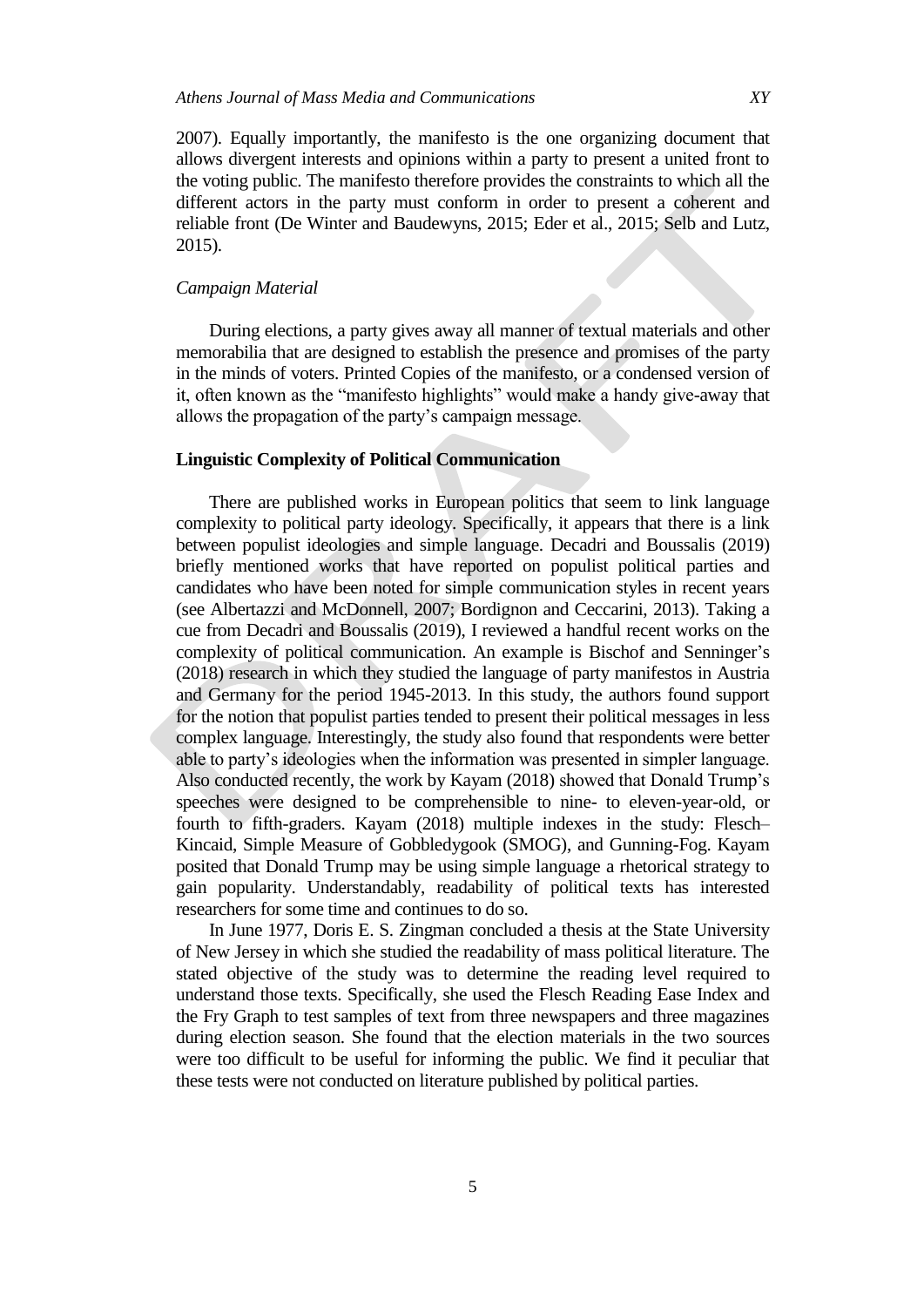In a study published in 2011, Reilly and Richey (2011) hypothesized that lower readability of ballot questions would result in higher roll-off as voters would decline to answer questions they did not understand. The authors subjected 1,211 state-level ballot questions from 1997 to 2007 to the Flesch-Kincaid Grade Level readability test. Employing hierarchical linear regression models of state-level data, the authors found that increased complexity led to more roll-off, even after controlling for confounding variables. Reilly and Richey (2011) concluded that readability had a definite influence on direct democracy. The implication is that complex language in political communication could hinder the ordinary citizen"s participation in the democratic process.

The internet can be a useful medium for disseminating political information. Among the variety of online formats available are blogs. Bigi (2013) studied the readability of articles on a blog that had been converted from a personal one discussing political content to a political blog written by a politician. The articles were from January 2005 to May 2012. Using the Microsoft spelling and grammar function, the Gunning Fog Index, and Gulpease Index, Bigi (2013) concluded that readability of communications tended to deteriorate when the blog became political and more institutional. This finding is interesting and suggests that genre of a sampled text would have some influence on its readability.

There is also an insightful study of the complexity of US presidential rhetoric and its relationship with the tendency for unilateral proclamations and actions (Olds, 2015). This study was set against the background of works which claimed that remarks by the presidency could influence public opinion (Wood, 2007), were calculated to resonate with the public (Tulis, 1987), and that the stylistic choice in such proclamations could be deliberately designed to be "anti-intellectual" (Lim, 2008). The author used the Flesch Readability formula to examine the weekly public addresses by the president for the period between February 1993 and May 2015. The monthly averages of readability scores were computed. Using a regression model, this time series study found that the simplicity of presidential rhetoric could be predictive of unilateral action on the part of the president. We hold this study to be important because it points to a predictive relationship between the difficulty level of political rhetoric and tendencies, or actual behaviour of political actors.

Decadri and Boussalis (2019), based on a review of published anecdotal claims, hypothesized that populist ideology was negatively related to the complexity of a Member of Parliament"s oral presentations. They further hypothesized that when a politician switched from a populist to a mainstream political group, the politician"s language would see an increase in complexity. Decadri and Boussalis (2019) used the Gulpease Index in their study because of its suitability to the Italian language. The authors concluded that the complexity of political language was affected by populist ideology, electoral strategy and party membership. They further concluded that populist communication could be inherently simple linguistically, and offered that such a characteristic could possibly be exploited by populist political bodies to outperform their mainstream opponents.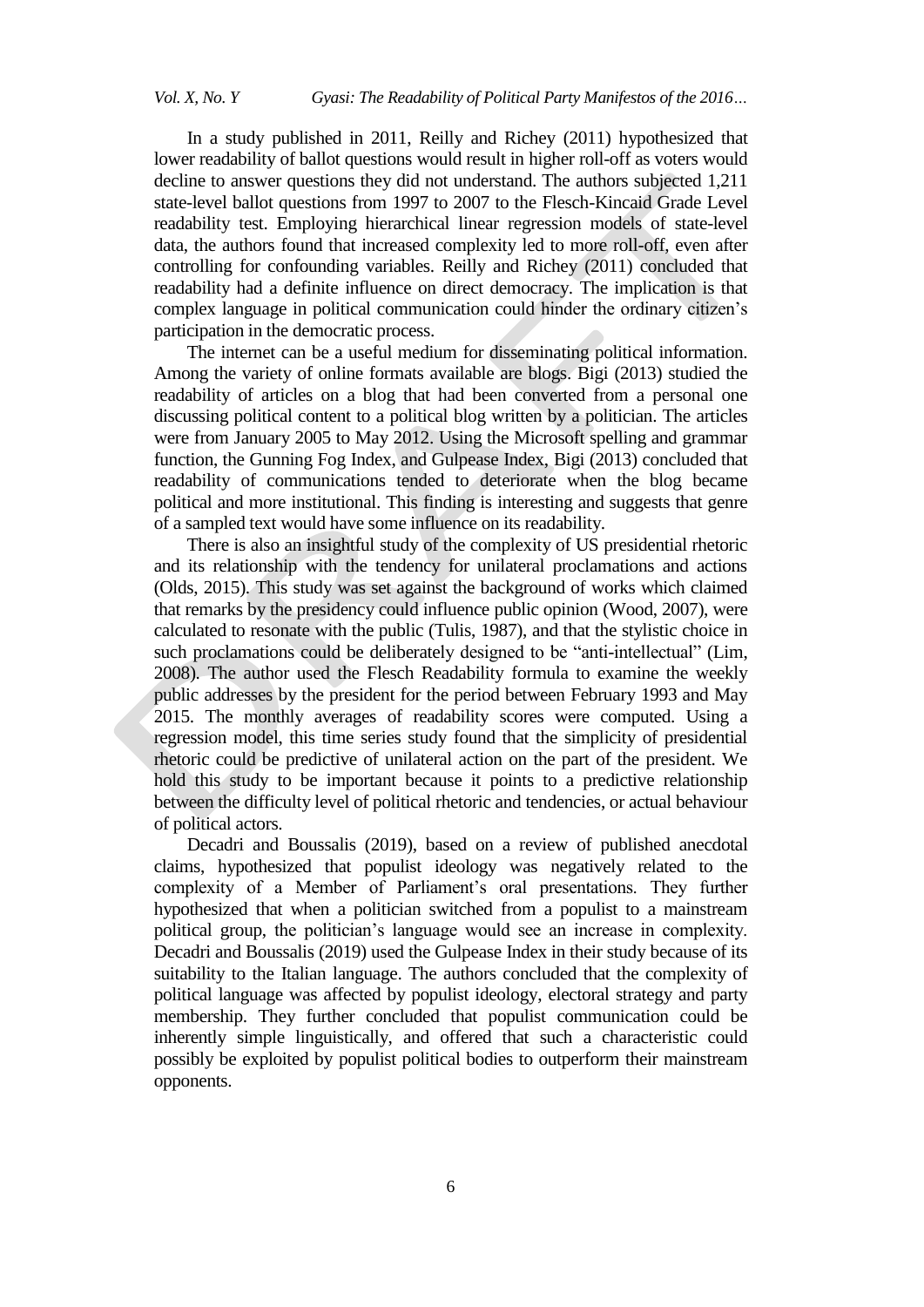An interesting recent study shows that politicians may simplify their language when they perceived that their constituents had lower linguistic abilities. Lin and Osnabrugge (2018) used the Flesch Reading formula to assess the readability levels of Germany"s Member of Parliament speeches. The authors collected data on characteristics (such as immigrant status) of constituents. Lin and Osnabrugge (2018) expected that German MPs would be sensitive to the socio-economic contexts of the people they represented. The texts sampled, covering the period from 2002 to 2009 consisted of 79,000 floor speeches made by a total number of 750 MPs. The study revealed that MPs tended to make their speeches simpler when their constituents were relatively poor, less educated, and were from an immigrant background. These findings are relevant to studies of political

A synthesis of the foregoing works indicates that political literature, when difficult to read, could affect full voter participation in the democratic process. The literature also shows that political ideology could be positively related to the complexity of language politicians use in their communications; populist ideologies tended to be related to simpler language. Moreover, linguistic complexity could be predictive of political intent and actual behaviour. Nevertheless, political actors could, if they so desired, tune the complexity of their language to the language abilities of their constituents. On the basis of these studies, I can expect the more populist NDC and CPP to have more readable manifestos (that is, less language complexity) than the generally elitist NPP. However, based on the findings of Lin and Osnabrugge (2018), it could be that the NPP wrote their manifesto to be sensitive to the general literacy levels of Ghanaians.

representation and communication strategies (Lin and Osnabrugge, 2018).

It is interesting to note, though, that researchers could hardly find a good number of works that had studied the readability of manifestos in particular. Perhaps this is a testament to the claims that apart from research into how party claims in manifestos translate into programmes and policies post-election, there has been little work on all other aspects of manifestos (Dolezal et al., 2012; Eder et al., 2017; Switek, 2016).

#### **Theoretical Perspective**

Borrowing from Decadri and Boussalis (2019), I support this work on the populist ideological framework. Our definition of populist is based on Mudde"s (2004) characterization of the phenomenon. After a critique of two widely used interpretations of populism, both derogatory and eliciting rather strong response, Mudde offers a characterization that the author believes is better suited to empirical and academic consideration. Traditionally, widely used interpretations are centered on the two divides: the elite and the common people. Offering a more academic characterization of the phenomenon, Mudde (2004) theorises that populism is a "thin-centered" ideology. According to Mudde"s definition,

"populism [is] an ideology that considers society to be ultimately separated into two homogeneous and antagonistic groups, 'the pure people' versus 'the corrupt elite', and which argues that politics should be an expression of the… (general will) of the people." (543)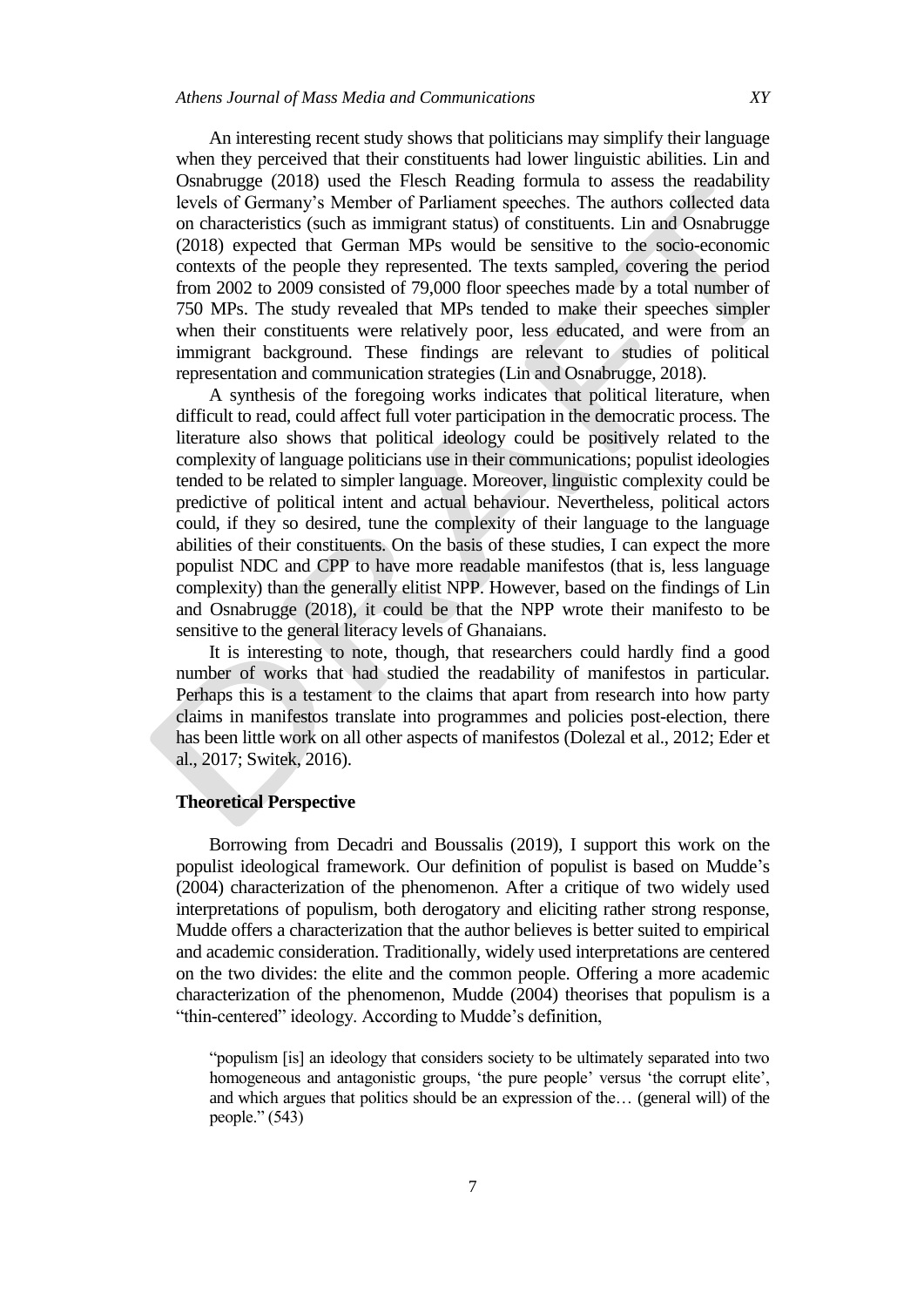We posit, in line with Bischof and Senninger (2018), that populists have ideological and electoral reasons to use simpler language in their communication. If populist parties desire to fully commit to an identity as parties for the people, these parties would need to adapt to the "simplicity" of their target electorate (Albertazzi and McDonnell, 2007). According to Drămnescu (2014), populists use straightforward rhetoric as a political ploy to present themselves and their political propositions as belonging to the people. From this perspective, I expected that the manifesto of the generally populist NDC and NPP would be more readable (that is, less linguistically complex) than that of the elitist NPP.

## **Study Methodology**

This was a non-experimental, descriptive research. Non-experimental surveys do not control for or manipulate variables, but test these variables using statistical methods (Bhattacherjee, 2012). Descriptive research provides a picture of a phenomenon as it naturally occurs (Tavakoli, 2012). The study was descriptive in that it sought to provide a picture of the readability and of the manifestos as is. The readability scores manifestos were compared. However, making such comparison is still within the definition of descriptive research (Tavakoli, 2012). A descriptive, non-experimental study design was appropriate because the objective was purely to observe and record data on readability of the manifestos, to describe readability of the texts according to the recorded data, and to compare the difficulty levels of the documents. It was not the objective of the researchers to manipulate the manifestos or otherwise apply some treatment to them and to test the effect of such treatment. The data collected was of a quantitative nature, that is, the readability scores as they were generated by an online calculator. Therefore, this study is quantitative.

# **Sampling Technique**

Simple random sampling was used to select 12 sections from each manifesto for testing. Simple random sampling is a technique in which all possible subsets of the population have equal chance of being sampled. Simple random sampling produces samples whose statistics are unbiased estimates of the population parameters (Bhattacherjee, 2012). Each section of a manifesto was assigned a code. For each manifesto, these codes were entered into MS Excel in order in which the units occur in the document. Each code was assigned a random number using the RAND function. The random numbers were then sorted from smallest to largest thereby effectively randomizing the codes. The first 12 sections were selected for readability analysis.

### **Readability Indexes**

The Gunning Fog Index and Coleman-Liau Indexes were used in the study. The calculators were found online at [https://www.utility-online.org.](https://www.utility-online.org/)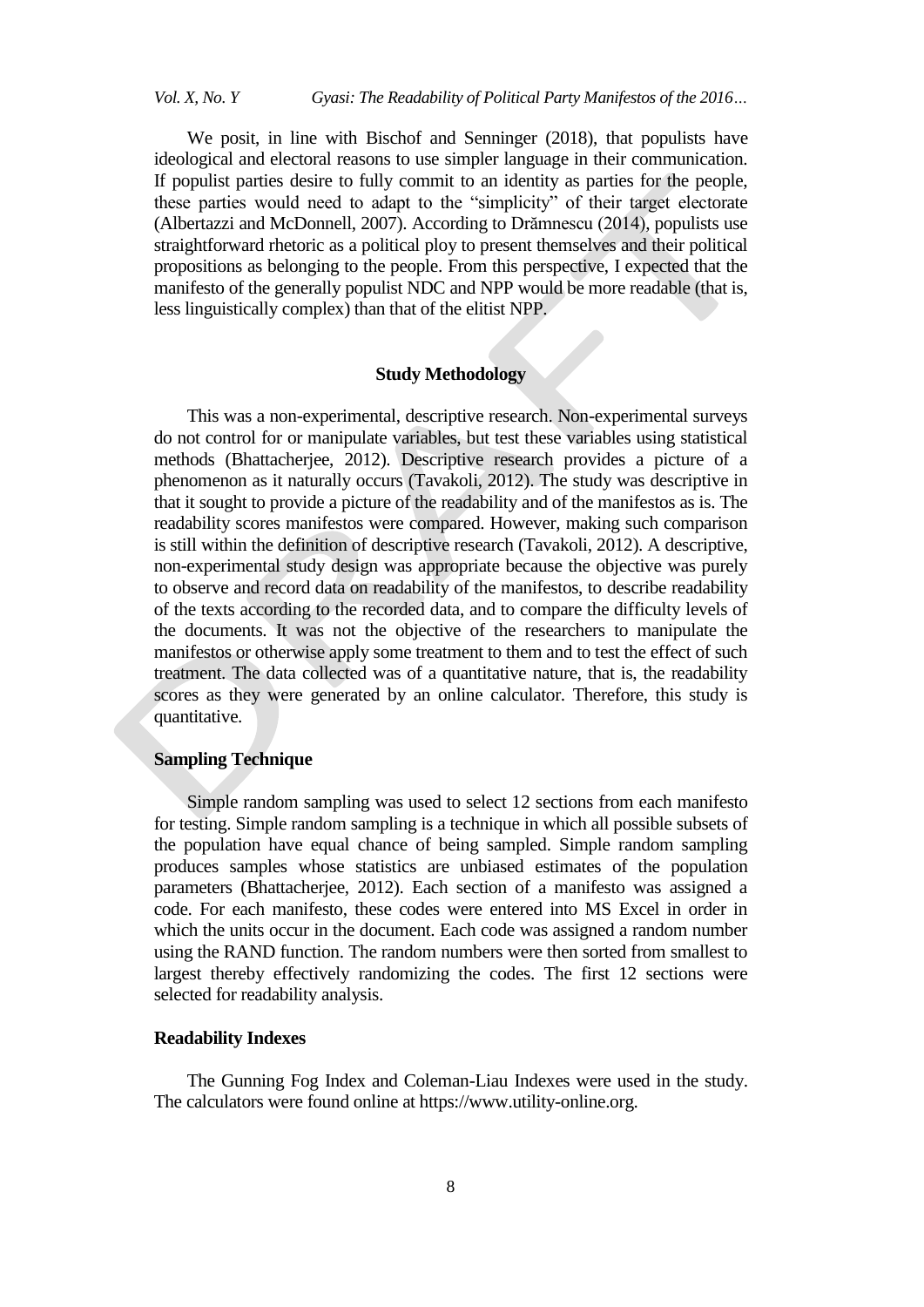#### **Text Selection and Cleaning**

From each selected section, text samples of size  $x > 300$  words were sampled. The 300-word constraint was because of the requirements for analysis using the Coleman-Liau Index. The sampled texts were individually pasted into MS Word and cleaned by means of the following steps

- 1. Bullets and numbers were removed; lists were collapsed into prose.
- 2. Misspellings resulting from optical character recognition failures were corrected.
- 3. Headings were removed.
- 4. Stems preceding lists were removed or made to become part of first list items. This step resulted in some sentences assuming imperative forms. However, such changes were not deemed to significantly affect overall sentence characteristics of the text.

These cleaning procedures were performed based on the fact that bulleted lists, tables, equations and headings were not among the materials used to develop the formulas (Schriver, 2015).

#### **Data Analysis**

The readability scores were recorded and organised in Microsoft Excel. However, all data analysis was done in IBM SPSS® Statistics. Simple descriptive statistics were run in order to organise and summarise the characteristics of the sampled texts (Tavakoli, 2012). The information generated included Mean and Standard Deviation. This information is presented in tables in a subsequent section.

In order to make a choice between the two broad inferential statistics categories, I run the Shapiro-Wilk test of normality. Parametric tests of significance require that the distribution of the sample be normal or near normal. This requirement is especially important where, as in this work, the researcher has to work with small sample sizes (Tavakoli, 2012). The Shapiro-Wilk test was chosen because it is suitable for sample sizes less than 2000. Another requirement of parametric tests is the symmetry of the distributions, or the homogeneity of variance, among the various groups under study. I run Levene"s test of homogeneity of variance.

Thirdly, I run a number of Analysis of Variance procedures, both parametric and non-parametric, to test the statistical significance of differences, if any, among the readability scores of the textbooks. The use of both categories of inferential statistics was for confirmation purposes. Some authors (e.g., Cramer and Howitt, 2004) recommend that both parametric and non-parametric analyses be done to ensure that findings and conclusions are not affected by outliers.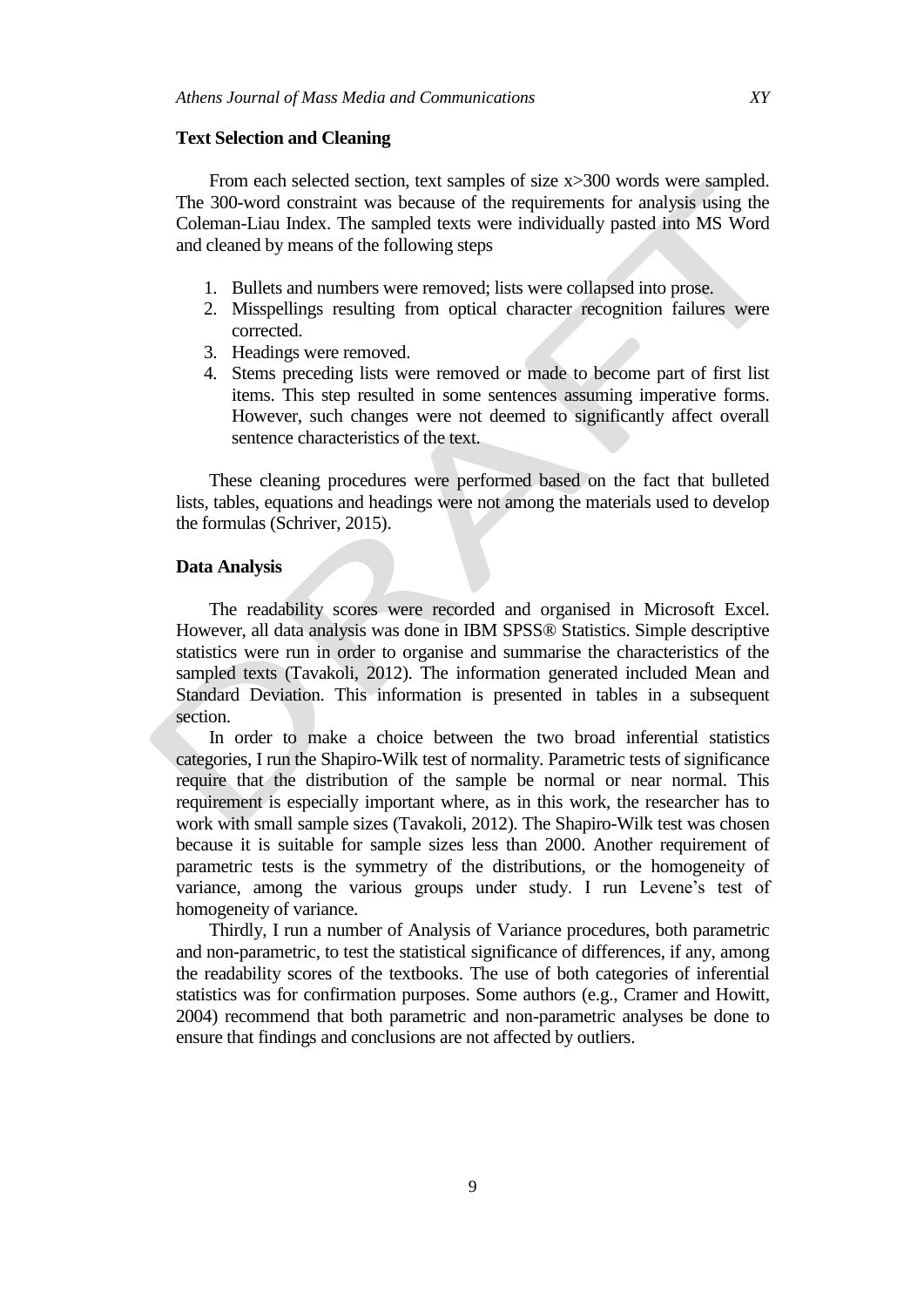#### **Results and Discussion**

The study was designed to assess the readability levels of the 2016 manifestos of the three political parties with parliamentary representation. The readability analysis was done with the Coleman-Liau and Gunning Fog Indexes. Inferential statistics were used to assess the differences, if any, between the three political documents.

|            |                    |    | Min.  | Max.  | <b>Mean</b> | Std.<br>Dev. | <b>Skewness</b>  |                      | <b>Kurtosis</b>  |               |
|------------|--------------------|----|-------|-------|-------------|--------------|------------------|----------------------|------------------|---------------|
|            |                    | N  |       |       |             |              | <b>Statistic</b> | Std.<br><b>Error</b> | <b>Statistic</b> | Std.<br>Error |
| <b>CPP</b> | <b>Word Count</b>  | 12 | 311   | 413   | 351.33      | 28.42        | 0.674            | 0.637                | 0.754            | 1.232         |
|            | Sentence Count     | 12 | 11    | 18    | 13.50       | 2.153        | 0.656            | 0.637                | 0.195            | 1.232         |
|            | Coleman-Liau       | 12 | 12.60 | 17.43 | 14.54       | 1.33         | 0.711            | 0.637                | 0.569            | 1.232         |
|            | <b>Gunning Fog</b> | 12 | 16.23 | 23.35 | 18.82       | 2.23         | 0.738            | 0.637                | $-0.216$         | 1.232         |
| <b>NDC</b> | <b>Word Count</b>  | 12 | 327   | 419   | 358.92      | 28.10        | 1.019            | 0.637                | 0.257            | 1.232         |
|            | Sentence Count     | 12 | 13    | 21    | 16.92       | 2.58         | $-0.158$         | 0.637                | $-1.359$         | 1.232         |
|            | Coleman-Liau       | 12 | 11.54 | 17.79 | 14.38       | 1.72         | 0.537            | 0.637                | 0.410            | 1.232         |
|            | <b>Gunning Fog</b> | 12 | 13.74 | 20.39 | 16.65       | 2.19         | 0.411            | 0.637                | $-0.818$         | 1.232         |
| <b>NPP</b> | Word Count         | 12 | 303   | 394   | 359.50      | 32.56        | $-0.490$         | 0.637                | $-1.344$         | 1.232         |
|            | Sentence Count     | 12 | 9     | 20    | 14.25       | 3.52         | 0.217            | 0.637                | $-0.916$         | 1.232         |
|            | Coleman-Liau       | 12 | 10.66 | 16.74 | 14.06       | 1.58         | $-0.537$         | 0.637                | 1.017            | 1.232         |
|            | <b>Gunning Fog</b> | 12 | 14.96 | 22.94 | 18.47       | 3.02         | 0.263            | 0.637                | $-1.621$         | 1.232         |

*Table 1.* Descriptive Statistics for CPP, NDC, and NPP Manifestos

From Table 1, it would take a person in grade 15 in the US educational system to understand the CPP manifesto, according to the Coleman-Liau Readability Index. This means that it would require a person in junior year or level 300 of university in Ghana to be able to read and understand the CPP manifesto.

Judging by this fact, the CPP manifesto is too difficult to read (Mean= 14.5, SD= 1.3) for the greater proportion of the Ghanaian voter population. It would take someone with 19 years of formal education to be able to understand the CPP manifesto on the first read. A fog index of 12 requires the reading level of a US high school senior, that is, someone who is about 18 years old. A Gunning Fog Index score of 17 requires a university graduate to read and understand the text under consideration. A score of 19 is very difficult for the average adult even in Ghana. The CPP manifesto is too difficult to read (Mean=18.8, SD= 2.2). For an arguably populist party by tradition, it appears that the Convention People"s Party may not have written their 2016 manifesto to be readable by the most people in Ghana. From the perspective that populists have ideological and electoral reasons to use simpler language in their communication (Bischof and Senninger, 2018), this finding about the readability of the CPP"s manifesto is contrary to our expectations. Moreover, the finding counters the suggestion by Kayam (2018) that the use of simple language might be a populist party"s communication strategy to garner political support. It appears that such is true as well for the other perceived populist political party whose manifesto is included in this study.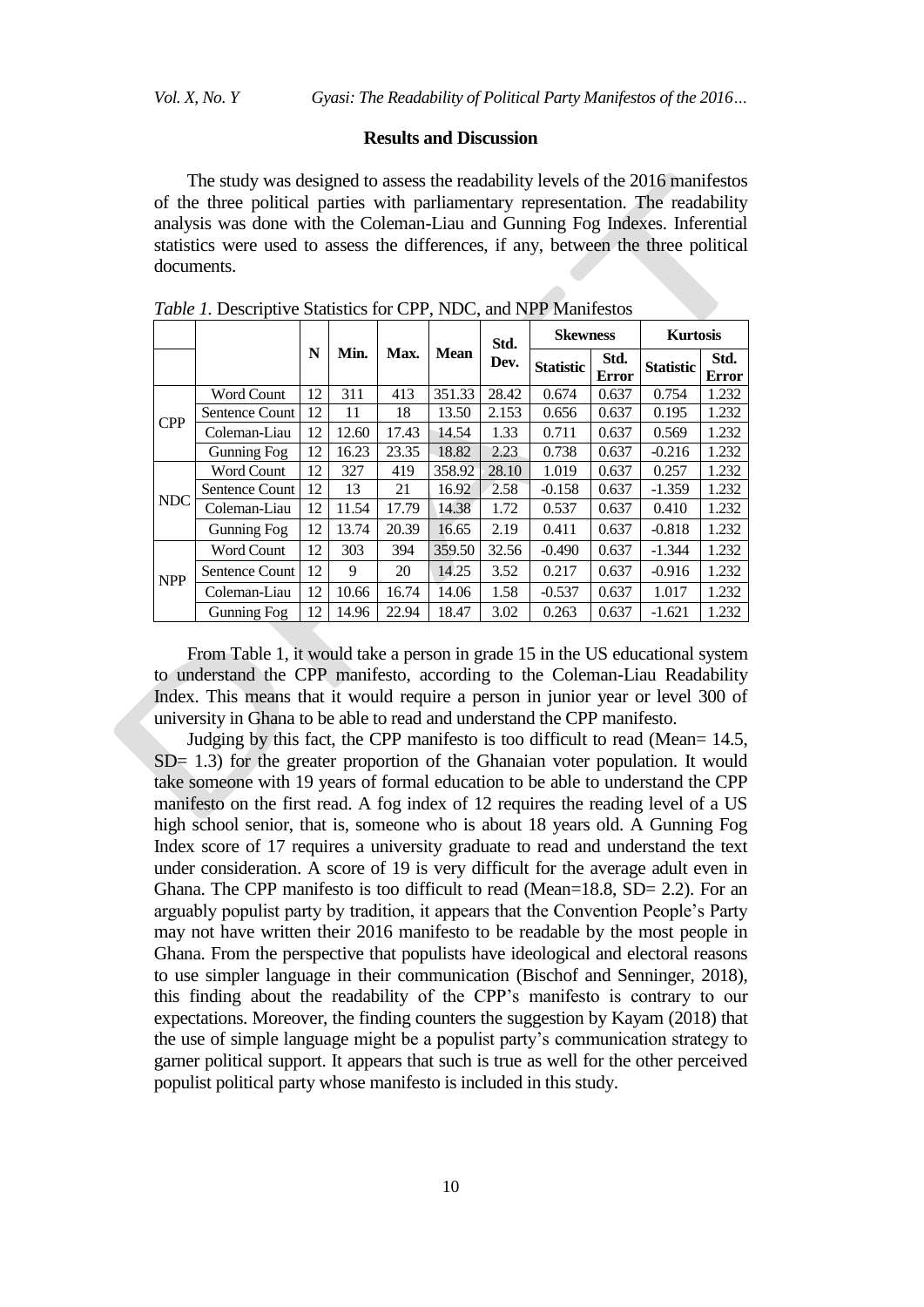From Table 1, NDC section of scores, it would take a person in Grade 14 of the US education system to read and understand the NDC Manifesto. The NDC manifesto is too difficult for the average US adult to read according to the Coleman-Liau Index (Mean=  $14.4$ , SD=  $1.7$ ). Grade  $14$  is the approximate equivalent of level 200 or sophomore year in a Ghanaian university. It would take approximately 17 years of formal education for a person to be able to understand the NDC manifesto on the first read. A score of 17 means that the text is suitable for someone with a university degree. The NDC manifesto is too difficult to read according to the Gunning Fog Index (Mean= 16.6, SD= 2.2). For a party that is largely touted as populist (Morrison, 2004), it would be expected that the NDC would create a more readable manifesto. From the populist ideological perspective, it was counter-intuitive that the NDC"s foremost political campaign text in the 2016 general elections was written at a difficulty level that was suited to sophisticated readers (Drămnescu, 2014). A difficult text could not fittingly be presented as belonging to the people. It is also interesting that the NDC as a party that presents itself as belonging to the people did not endeavour to bring their language down to the level of the ordinary, non-intellectual voter. It would appear that unlike the German MPs in Lin and Osnabrugge's (2018) study, the NDC party frontliners may not be sensitive to the reading abilities of the ordinary voter public.

From table 1, according to the Coleman-Liau Index, the NPP manifesto can be read and understood by a person with  $14<sup>th</sup>$  Grade level of formal education in the US. With a Mean score of  $14.1$  (SD=1.6), the text is too difficult for the average US adult. Grade 14 is equivalent to sophomore year or level 200 in university in Ghana. The text was therefore too difficult for the ordinary voting Ghanaian. It would take 18 years of formal education in the US for a person to ably understand the NPP manifesto on the first reading, according to the Gunning Fog Index. With a mean score of 18.4 (SD= 3.0), the NPP manifesto is fit for only university graduates. It is too difficult for the average American adult to read. In Ghana, 18 years of formal mainstream education would be equivalent to the second year in a Master"s programme. It means that, according to the Gunning Fog Index, the NPP manifesto was extremely difficult for the ordinary voting Ghanaian. However, this is hardly unexpected of a party that is traditionally elitist (Morrison, 2004). However, since there is some advantage to be gained by using simple language in political communication, the NPP party could benefit from making the language of their manifesto less institutional (Bigi, 2013).

#### **Comparative Study of Three Manifestos**

This section of the study presents statistical comparison of the readability scores of the three manifestos. The objective is to establish statistically significant differences, if any, among the scores. From the populist ideological viewpoint, the CPP and NDC should have manifestos written at a readability level that is statistically different from the readability score of the NPP manifesto, which is likely crafted with highly educated voters in mind.

In order to decide on the type of inferential statistical tests to run to determine differences, there was the need to evaluate normality of distribution, and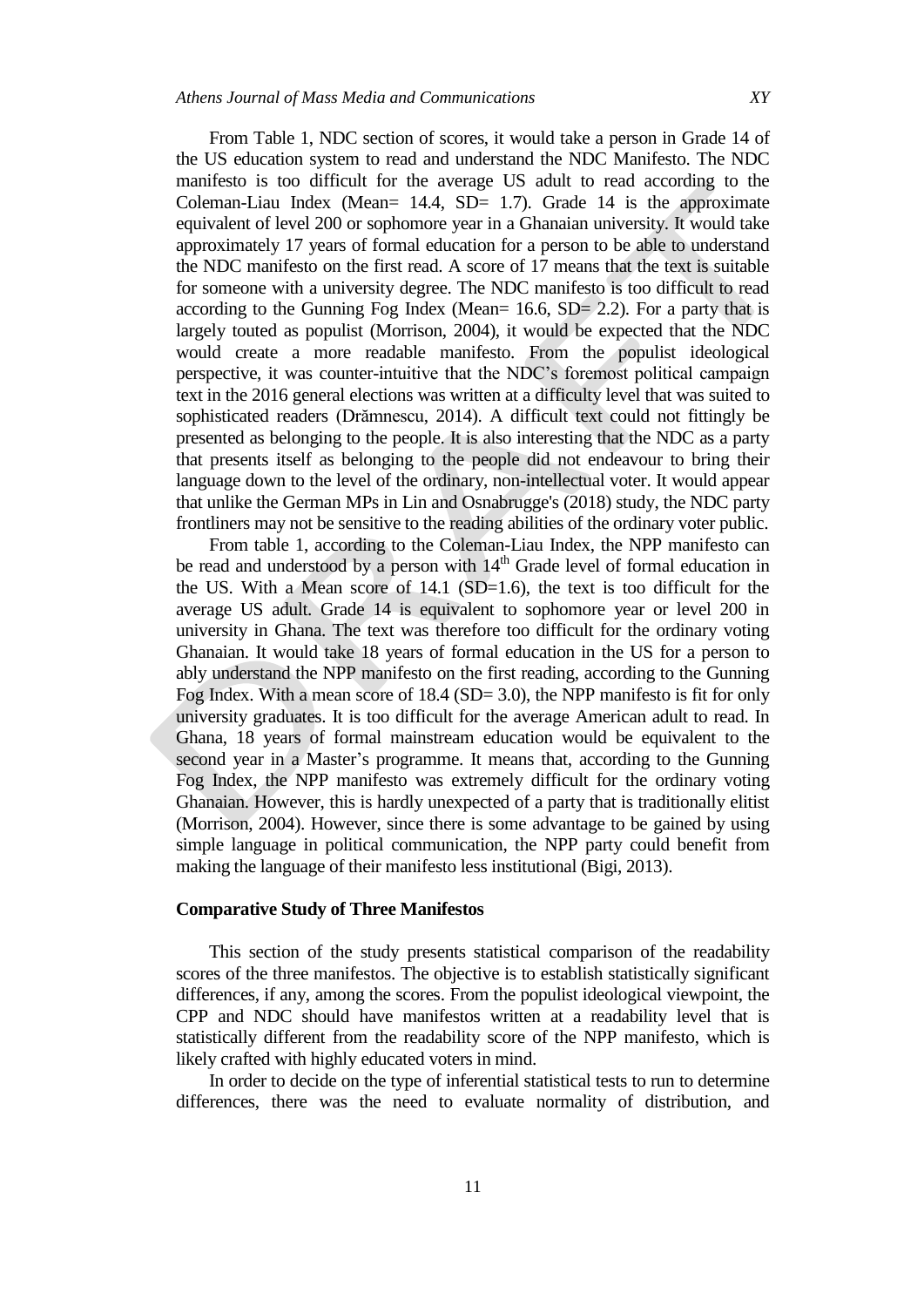*Vol. X, No. Y Gyasi: The Readability of Political Party Manifestos of the 2016…*

homogeneity of variances. The results for these tests are presented in Tables 2 and 3 respectively.

|                |            | <b>Shapiro-Wilk</b> |    |       |  |  |  |
|----------------|------------|---------------------|----|-------|--|--|--|
|                | Group      | Statistic           | df | Sig.  |  |  |  |
|                | <b>CPP</b> | 0.958               |    | 0.754 |  |  |  |
| <b>COLEman</b> | NDC        | 0.958               |    | 0.749 |  |  |  |
|                | <b>NPP</b> | 0.965               | 12 | 0.853 |  |  |  |
|                | <b>CPP</b> | 0.936               |    | 0.442 |  |  |  |
| <b>GUN FOG</b> | NDC        | 0.942               |    | 0.525 |  |  |  |
|                | <b>NPP</b> | 0.873               |    | 0.072 |  |  |  |

*Table 2.* Tests for Normality

At 0.05 confidence interval, all sample scores, on both indices, had normal distributions according to the Shapiro-Wilk test for normality (Table 2). This indicates, for each of the indices, that the classic parametric ANOVA procedure would be appropriate to compare the means of the three manifestos.

*Table 3.* Test of Homogeneity of Variances

|                  | <b>Levene Statistic</b>                         | df1 | df2          | Sig             |
|------------------|-------------------------------------------------|-----|--------------|-----------------|
| $\Omega$ COLEman | $1 \wedge r$<br>$\mathsf{v}\cdot\mathsf{v}\sim$ |     | ^^<br>ر ر    | ).883           |
| <b>GUN FOG</b>   | L.433                                           |     | $\sim$<br>IJ | ስ ጎደጎ<br>ر رے ر |

Variances are homogenous. A parametric analysis of variance is indicated (Table 3). Table 4 presents the analyses of variances between the mean readability scores from the three manifestos across the two indexes used.

|                    |                       | Sum of<br><b>Squares</b> | df             | <b>Mean</b><br><b>Square</b> | F     | Sig.  |
|--------------------|-----------------------|--------------------------|----------------|------------------------------|-------|-------|
|                    | <b>Between Groups</b> | 1.484                    | 2              | 0.742                        | 0.307 | 0.737 |
| Coleman-<br>Liau   | <b>Within Groups</b>  | 79.692                   | 33             | 2.415                        |       |       |
|                    | Total                 | 81.176                   | 35             |                              |       |       |
|                    | <b>Between Groups</b> | 32.595                   | $\overline{2}$ | 16.297                       | 2.585 | .091  |
| <b>Gunning Fog</b> | Within Groups         | 208.073                  | 33             | 6.305                        |       |       |
|                    | Total                 | 240.667                  | 35             |                              |       |       |

*Table 4.* Analyses of Variance

There were no statistically significant differences among mean scores from the Coleman-Liau Index for 3 manifestos ( $p=0.737$ ,  $\alpha=0.05$ ). This implies that, statistically speaking, the 3 manifestos had just about the same readability.

There were no statistically significant differences among mean scores from the Gunning Fog Index for the three manifestos ( $p=0.091$ ,  $\alpha=0.05$ ). Statistically speaking, the implication is that the three manifestos did not differ in how difficult they were to read.

More robust tests of the equality of means, as well as a non-parametric test of the equality of means, confirmed the results already presented.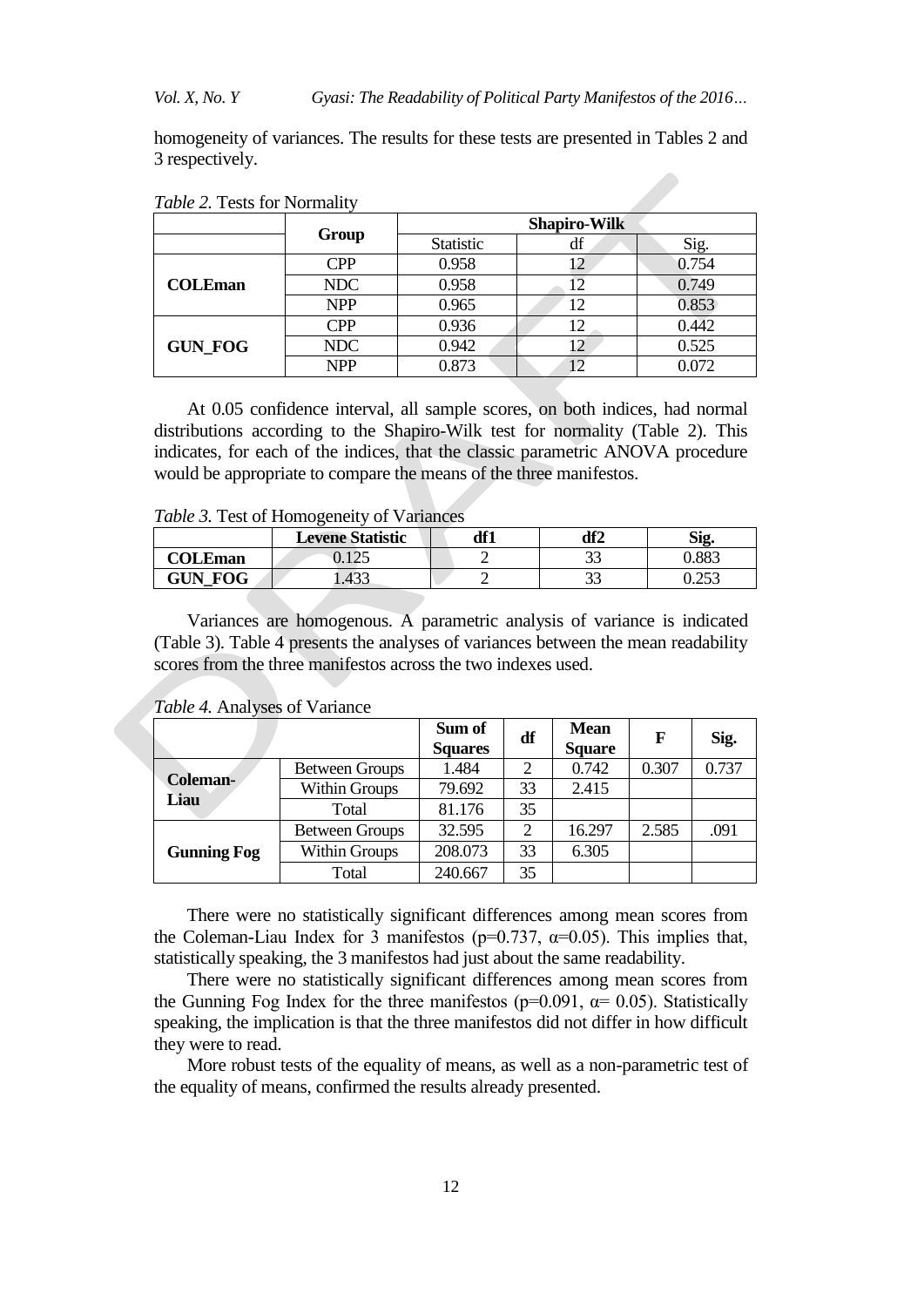The implication of these findings is that, statistically speaking, the manifestos of the two populist parties, the Convention People"s Party and the National Democratic Congress, were as difficult to read as the manifesto of the more elitist New Patriotic Party.

#### **Conclusion**

The objective of the study was to determine the readability of the manifestos that three political parties in Ghana which were used in the 2016 general elections. These parties were chosen because they were the only ones in Ghana with parliamentary representation at the time of the study. The readability indexes used were the Coleman-Liau Index and the Gunning Fog Index. 12 random sections of each manifesto were selected for analysis. Then, texts of no less than 300 words were sampled from each section. The readability formulas used were available on the internet. The statistics show that all three manifestos were written at difficulty levels that were quite above the reading abilities of the Ghanaian voter. Further, it was found that the manifestos did not differ significantly from each other, statistically speaking.

The current study is recommending that the writers of manifestos should consider revising the writing style to make the manifestos meet the standard reading scores recommended for public documents so that electorates of varied educational backgrounds could find the manifestos readable. Every form of communication to ensure electorates have access to adequate information about parties" policies and programmes that warrant their campaign for political power should be made clear and simple to the electorates. In writing, the plain language policy recommends the documents be composed as readable as possible. Hence, this study recommends that there is a great need for the parties to write readable manifestos to appeal to the wider electorates of Ghana.

#### References

- Albertazzi, D., McDonnell, D. (2007). *Twenty first century populism*. New York, NY: Palgrave Macmillan.
- Bhattacherjee, A. (2012). *Social science research: principles, methods, and practices*. 2nd Edition. Tampa: University of South Florida Scholar Commons.
- Bigi, A. (2013). Viral political communication and readability: an analysis of an Italian political blog. *Journal of Public Affairs*, *13*(2), 209–217.
- Bischof, D., Senninger, R. (2018). Simple politics for the people? Complexity in campaign messages and political knowledge. *European Journal of Political Research*, *57*(2), 473–495.
- Bordignon, F., Ceccarini, L. (2013). Five stars and a cricket. Beppe Grillo shakes Italian politics. *South European Society and Politics*, *18*(4): 427–449.
- Cramer, D., Howitt, D. (2004). *The SAGE dictionary of statistics*. London, UK: SAGE Publications.
- Creppell, I. (1989). Democracy and literacy: the role of culture in political life. *European Journal of Sociology*, *30*(1), 22–47.